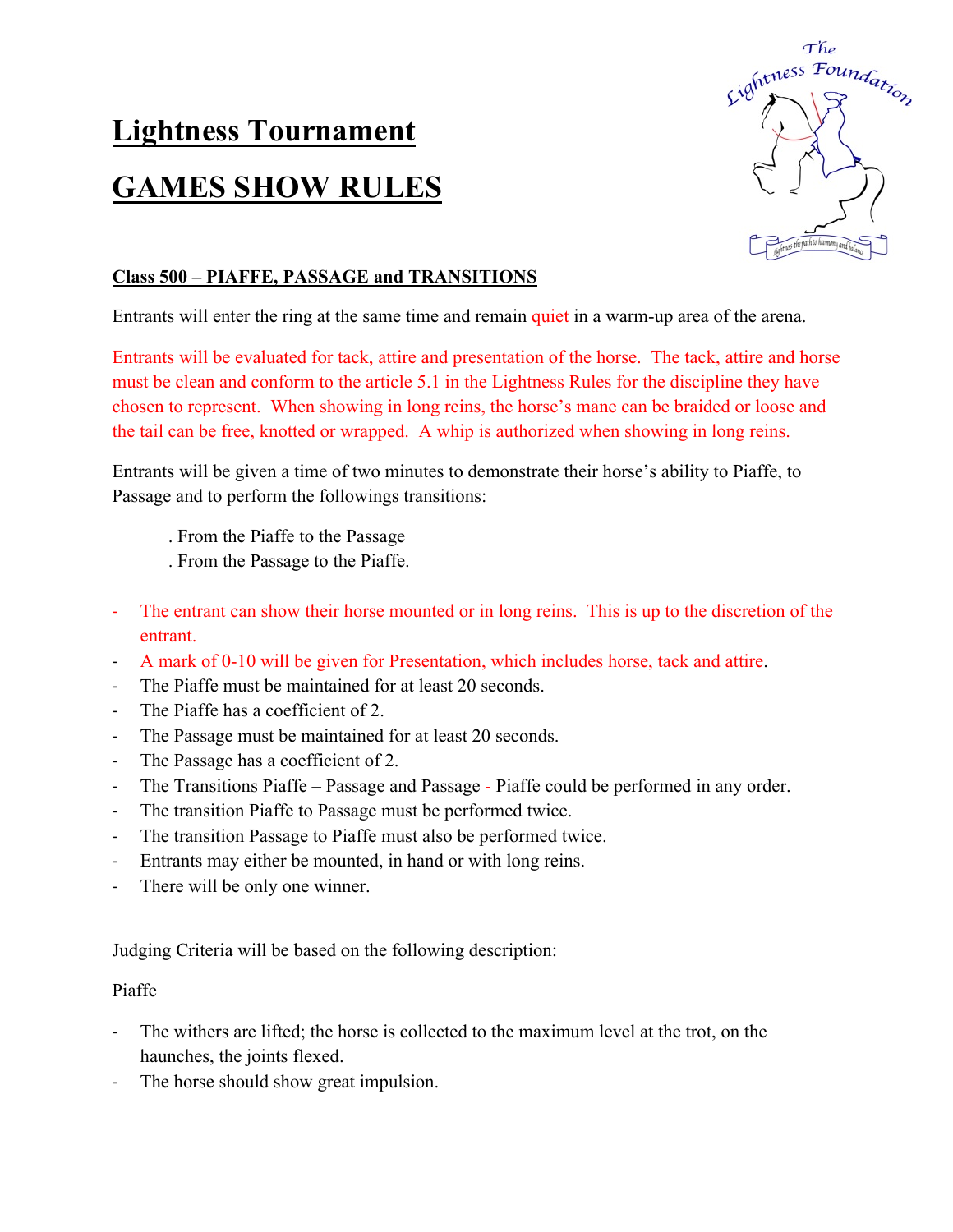- The Piaffe should be performed in one spot without going forward, with cadence and harmony.
- The foreleg in support on the ground at the vertical.
- The symmetry of the diagonals is perfect.
- The horse remains light in the hand and calm.

#### Passage

- The horse raises a diagonal pair high of the ground and suspends the leg for a longer period than seen in the trot. The withers are lifted, the horse is on the haunches, engaged and the hocks greatly flexed.
- The symmetry of the diagonals is perfect. The cadence is slow with a long time of suspension.
- The horse remains light in the hand and calm.

### **Transitions**

- Maintaining the cadence, regularity and elevations.
- Transition from one gait to the other without any resistance from the horse.
- The perfection of the transition from one gait to the other, gives most of the artistic value.

See Pdf with score sheets.

### **Class 600 – SPANISH WALK**

Entrants will enter the ring at the same time and remain quiet in a warm-up area of the arena.

Entrants will be evaluated for tack, attire and presentation of the horse. The tack, attire and horse must be clean and conform to the article 5.1 in the Lightness Rules for the discipline they have chosen to represent. When showing in long reins in hand, the horse's mane can be braided or loose and the tail can be free, knotted or wrapped. A riding whip or twig is authorized when showing in long reins.

Entrants will be given a time of one minute to demonstrate their horse's ability to Spanish Walk.

- A mark of 0-10 will be given for Presentation, which includes horse, tack and attire
- The Spanish walk must be maintained for at least 20 seconds.
- Entrants may either be mounted or be in hand. Long reins are NOT authorized.
- There will be only one winner.